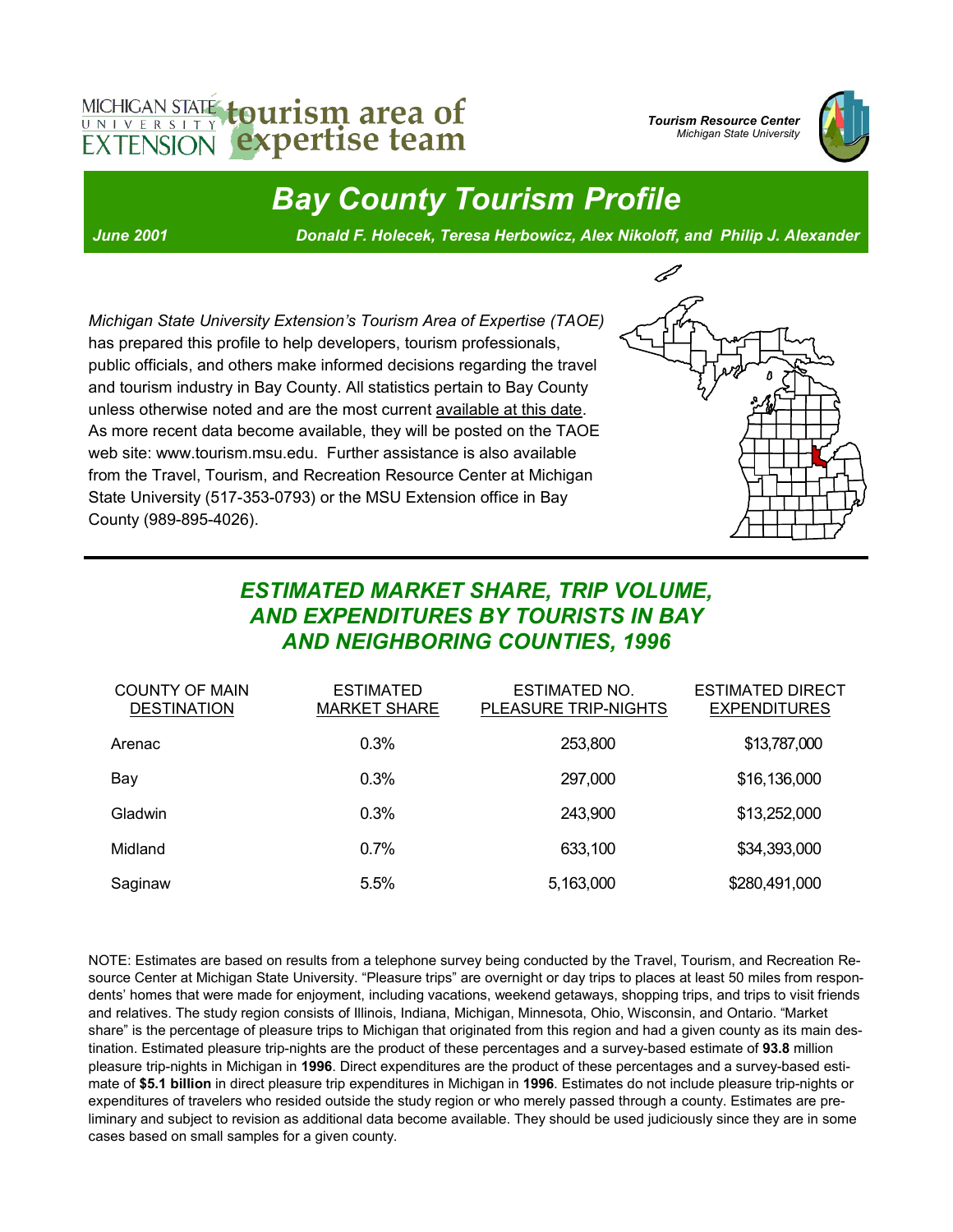#### *TRENDS IN STATE OF MICHIGAN LODGING USE TAX COLLECTIONS FOR BAY COUNTY*



NOTE: The lodging use tax is a state tax on the rental of a guest-room or cabin. To ensure comparability of statistics over the entire 10-year period shown, tax collections after May 1, 1994, when the tax rate increased from 4% to 6%, were adjusted so that they equaled what they would have been at the 4% rate. The comparable statewide average annual change figures are 6.3% in the case of raw data and 0.4% in the case of adjusted data.

SOURCE: Michigan Department of Treasury, Systems Division.

#### *SEASONALITY IN ECONOMIC ACTIVITY*  **State of Michigan Lodging Use Tax Collections for Bay County, 1995 State of Michigan Sales Tax Collections of Family Restaurants and Cafeterias for Bay County, 1995**  \$0 \$2,000 \$4,000 \$6,000 \$8,000 \$10,000 \$12,000 JAN FEB MAR APR MAY JUN JUL AUG SEP OCT NOV DEC \$0 \$20,000 \$40,000 \$60,000 \$80,000 \$100,000 \$120,000 \$140,000 \$160,000 \$180,000 JAN FEB MAR APR MAY JUN JUL AUG SEP OCT NOV DEC

## *INDICATORS OF TRAVEL ACTIVITY FOR BAY COUNTY*

| Estimated no. visits to Bay City State Park                            | 1996    | 318,894 |
|------------------------------------------------------------------------|---------|---------|
| Unadjusted (6%) Michigan Dept. of Treasury lodging use tax collections | 1995 \$ | 44,563  |

| 996 | 318,894      |
|-----|--------------|
| 995 | \$<br>44,563 |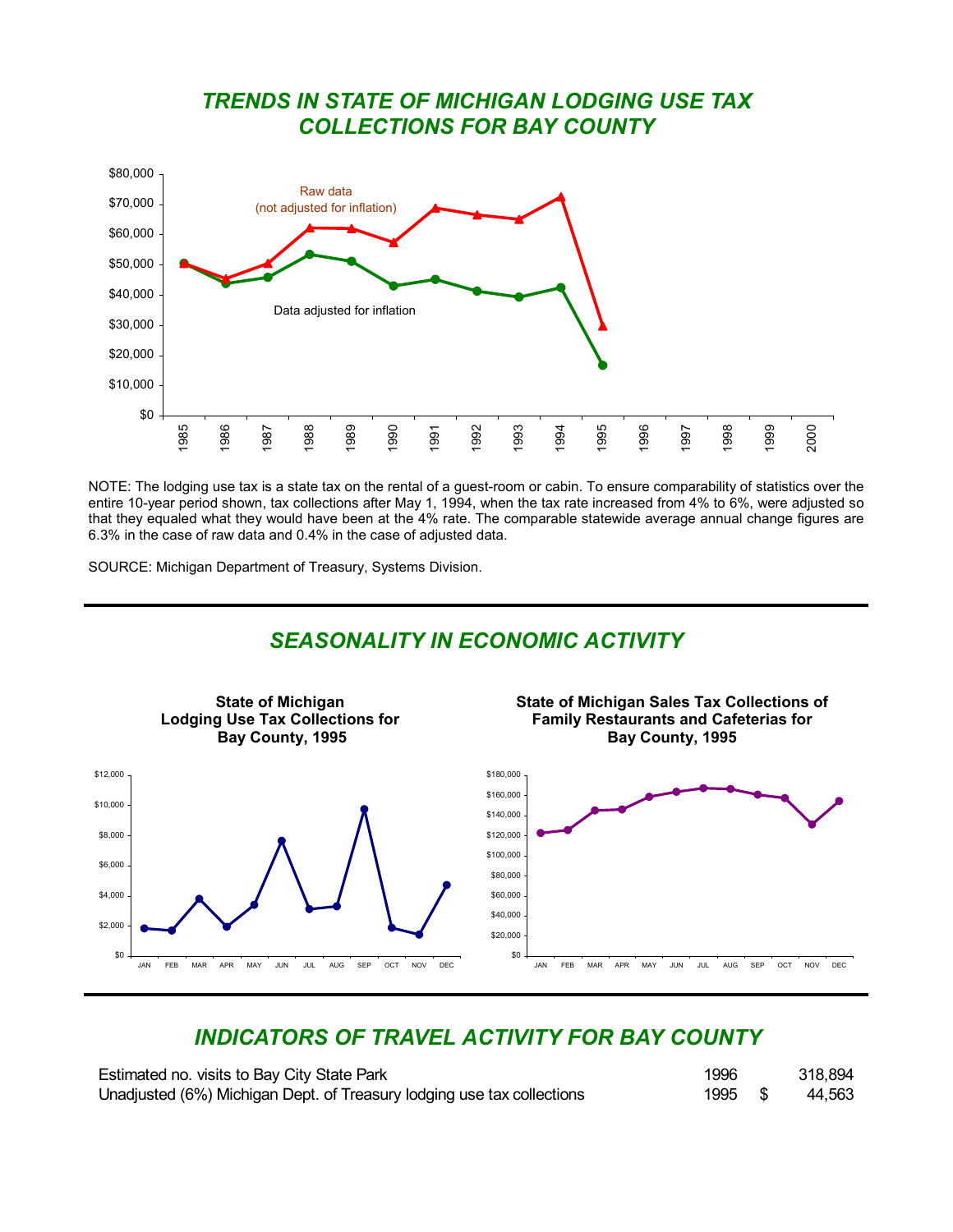### *AN INVENTORY OF SELECTED RECREATION AND TOURISM RESOURCES IN BAY COUNTY*

| <b>NATURAL RESOURCES</b>                                | <b>YEAR</b> |        | <b>VALUE</b> |
|---------------------------------------------------------|-------------|--------|--------------|
|                                                         |             | $1989$ | 286,272      |
|                                                         |             | $1989$ | 4,800        |
|                                                         |             | $1989$ | 291,072      |
|                                                         | 1990        | .      | 4,576        |
|                                                         | 1990        | .      | 0            |
|                                                         | 1990        | .      | 0            |
|                                                         |             | $1990$ | 0            |
|                                                         | 1990        | .      | 196          |
|                                                         |             | 1990   | 247          |
|                                                         |             | $1990$ | 4,133        |
|                                                         | 1990        | .      | 0            |
|                                                         |             | $1990$ | $\mathbf{0}$ |
|                                                         |             | $1994$ | 44,200       |
|                                                         |             | $1990$ | 0            |
|                                                         |             | $1990$ | 1            |
|                                                         |             | N.A.   | 36           |
|                                                         |             | $1989$ | 0            |
|                                                         |             | N.A.   | 50           |
|                                                         |             | $1990$ | 0            |
|                                                         |             | N.A.   | 435          |
|                                                         |             | 1991   | 435          |
|                                                         |             |        | 36           |
|                                                         |             |        |              |
| <b>RECREATION AND TRAVEL FACILITIES</b>                 |             |        |              |
|                                                         |             | $1990$ | 8            |
|                                                         |             | $1990$ | 1            |
|                                                         |             | $1994$ | 16           |
|                                                         |             | $1994$ | 2,035        |
|                                                         |             | $1996$ | 12           |
| <u>No. boat liveries ………………………………………………………………………………</u> | 1990        | .      | 3            |
|                                                         |             | 1990   | 26           |
|                                                         |             | $1990$ | 0            |
|                                                         |             | $1995$ | 1            |
|                                                         |             | $1995$ | 5            |
|                                                         |             | $2000$ | 355          |
|                                                         |             | $1995$ | 422          |
|                                                         |             | $1995$ | 142          |
| Fast Food ………………………………………………………………………………                |             | $1995$ | 106          |
|                                                         |             | $1995$ | 67           |
| Bar only                                                | 1995        |        | 51           |
|                                                         |             |        |              |
|                                                         |             | 1995   | 56           |
|                                                         |             | $2000$ | 453          |
|                                                         | 2000        | .      | 820          |
|                                                         |             | 1990   | 33           |
|                                                         |             | 1990   | 0            |
|                                                         |             | $1994$ | 13           |
|                                                         |             | $1992$ | 0            |
| Rail trails …………………………………………………………………………………………          |             | N.A.   |              |
|                                                         |             | 1990   | 28           |
| <u>No. museums …………………………………………………………………………………</u>      |             | N.A.   | 2            |
|                                                         |             | $1990$ | 1            |
|                                                         |             | 1993   | 6            |
|                                                         |             |        |              |
| <b>OTHER</b>                                            |             |        |              |
|                                                         |             | 2000   | 110,157      |
|                                                         |             | 1996   | 16,136,000   |